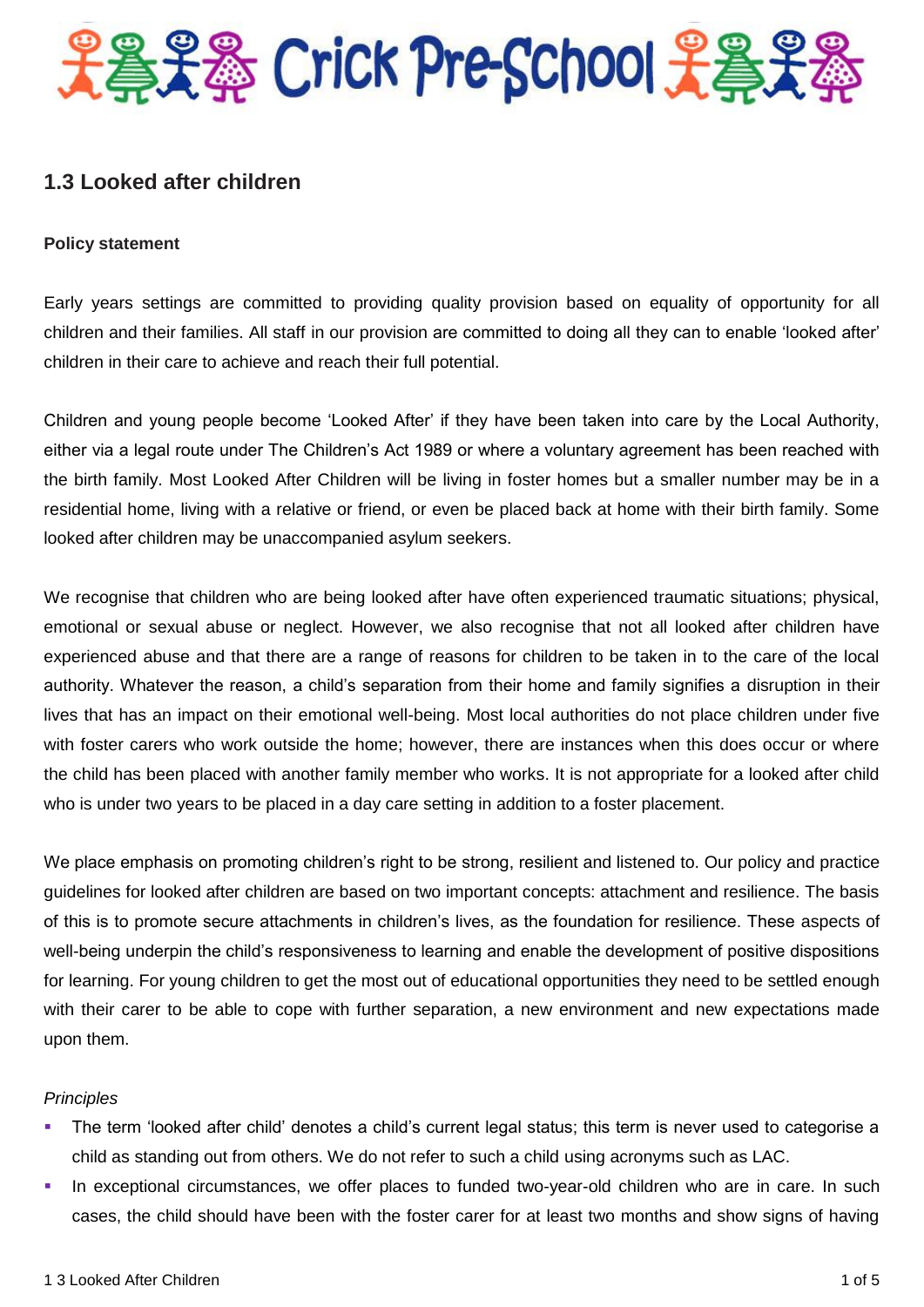**SHA Crick Pre-School Hang** 

formed a secure attachment to the carer, and the placement in the setting will last a minimum of three months.

- We offer places to funded three and four-year-olds who are in care to ensure they receive their entitlement to early education. We expect that a child will have been with a foster carer for a minimum of one month and has formed a secure attachment to the carer. We expect that the placement in the setting will last a minimum of six weeks.
- We will always offer 'stay and play' provision for a child who is two to five years old who is still settling with their foster carer, or who is only temporarily being looked after.
- Where a child who normally attends our setting is taken into care and is cared for by a local foster carer we will continue to offer the placement for the child.

# **Objectives**

The designated person for looked after children is the designated child protection co-ordinator Laura Davis.

# **Procedures**

- Every child is allocated a key person before they start and this is no different for a looked after child. The designated person ensures the key person has the information, support and training necessary to meet the looked after child's needs.
- The designated person and the key person liaise with agencies, professionals and practitioners involved with the child and his or her family and ensures appropriate information is gained and shared.
- The setting recognises the role of the local authority children's social care department as the child's 'corporate parent' and the key agency in determining what takes place with the child. Nothing changes, especially with regard to the birth parent's or foster carer's role in relation to the setting, without prior discussion and agreement with the child's social worker.
- At the start of a placement there is a professional's meeting to determine the objectives of the placement and draw up a care plan that incorporates the child's learning needs. This plan is reviewed after two weeks, six weeks and three months. Thereafter at three to six monthly intervals.
- The care plan needs to consider issues for the child such as:
	- **-** their emotional needs and how they are to be met;
	- **-** how any emotional issues and problems that affect behaviour are to be managed;
	- **-** their sense of self, culture, language(s) and identity and how this is to be supported;
	- **-** their need for sociability and friendship;
	- **-** their interests and abilities and possible learning journey pathway; and
	- **-** how any special needs will be supported.
- In addition the care plan will also consider:
	- **-** how information will be shared with the foster carer and local authority (as the 'corporate parent') as well as what information is shared with whom and how it will be recorded and stored;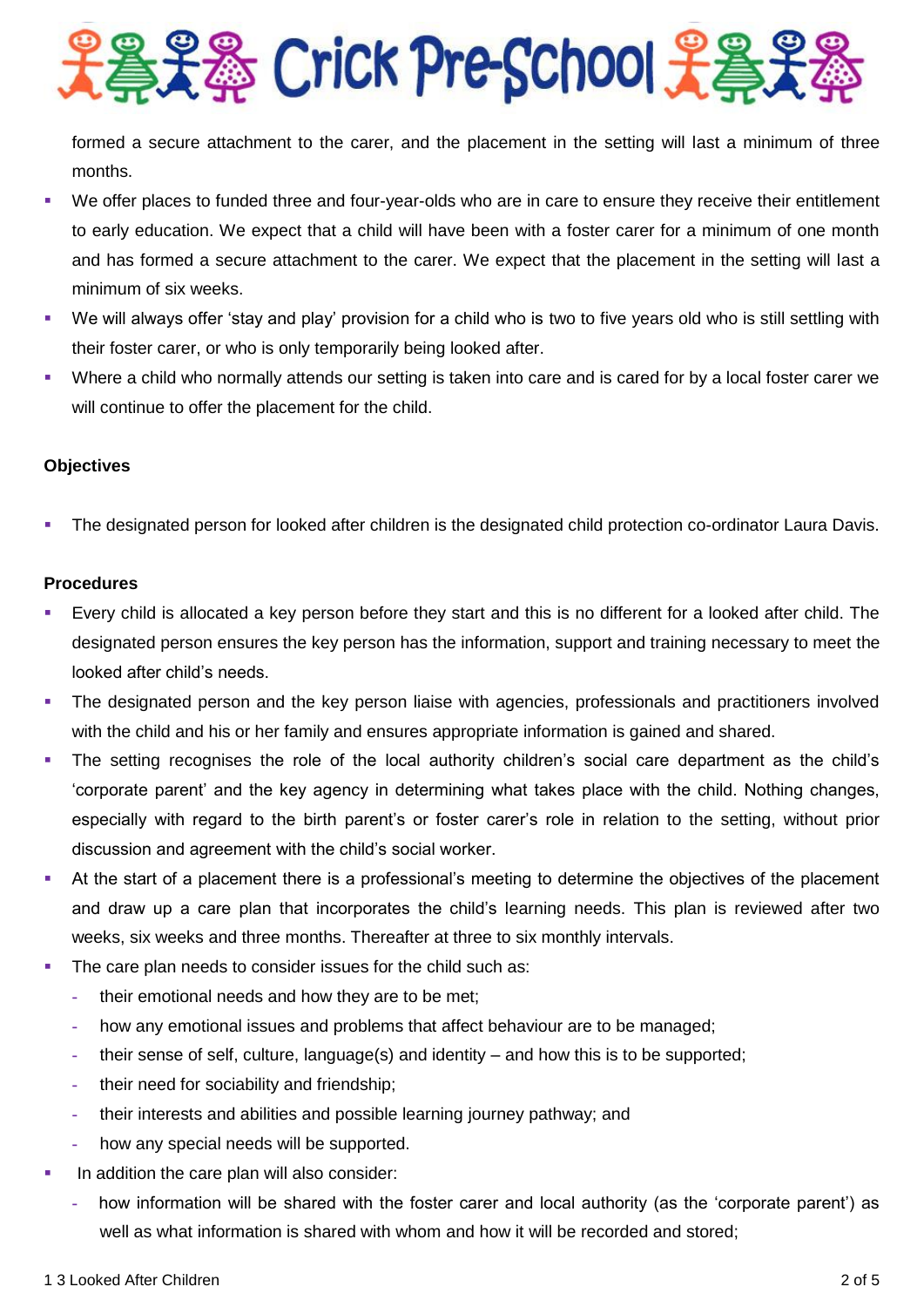# 豊美器 Crick Pre-School 子巻子

- **-** what contact the child has with his/her birth parent(s) and what arrangements will be in place for supervised contact. If this is to be at the setting, when, where and what form the contact will take will be discussed and agreed;
- **-** what written reporting is required;
- **-** wherever possible, and where the plan is for the child to return home, the birth parent(s) should be involved in planning; and
- **-** with the social worker's agreement, and as part of the plan, the birth parent(s) should be involved in the setting's activities that include parents, such as outings and fun-days etc alongside the foster carer.
- The settling-in process for the child is agreed. It should be the same as for any other child, with the foster carer taking the place of the parent, unless otherwise agreed. It is even more important that the 'proximity' stage is followed until it is visible that the child has formed a relationship with his or her key person sufficient to act as a 'secure base' to allow the gradual separation from the foster carer. This process may take longer in some cases, so time needs to be allowed for it to take place without causing further distress or anxiety to the child.
- In the first two weeks after settling-in, the child's well-being is the focus of observation, their sociability and their ability to manage their feelings with or without support.
- Further observations about communication, interests and abilities will be noted to firm a picture of the whole child in relation to the Early Years Foundation Stage prime and specific areas of learning and development.
- Concerns about the child will be noted in the child's file and discussed with the foster carer.
- If the concerns are about the foster carer's treatment of the child, or if abuse is suspected, these are recorded in the child's file and reported to the child's social care worker according to the setting's safeguarding children procedure.
- Regular contact should be maintained with the social worker through planned meetings that will include the foster carer.
- Transition to school will be handled sensitively and the designated person and or the child's key person will liaise with the school, passing on relevant information and documentation with the agreement of the child's social worker as detailed in the care plan.

All staff will:

- As with all children, have high aspirations and expectations and celebrate educational and personal achievements
- Be aware of the emotional, psychological and social effects of loss and separation from birth families, the reasons for that separation and that some children may find it difficult to build relationships of trust with adults because of their experiences
- Understand the reasons which may be behind a looked after child's behaviour and why they may need more support and intervention than other children
- Understand how important it is to see looked after children as individuals rather than as a homogenous group and to not publicly treat them different from their peers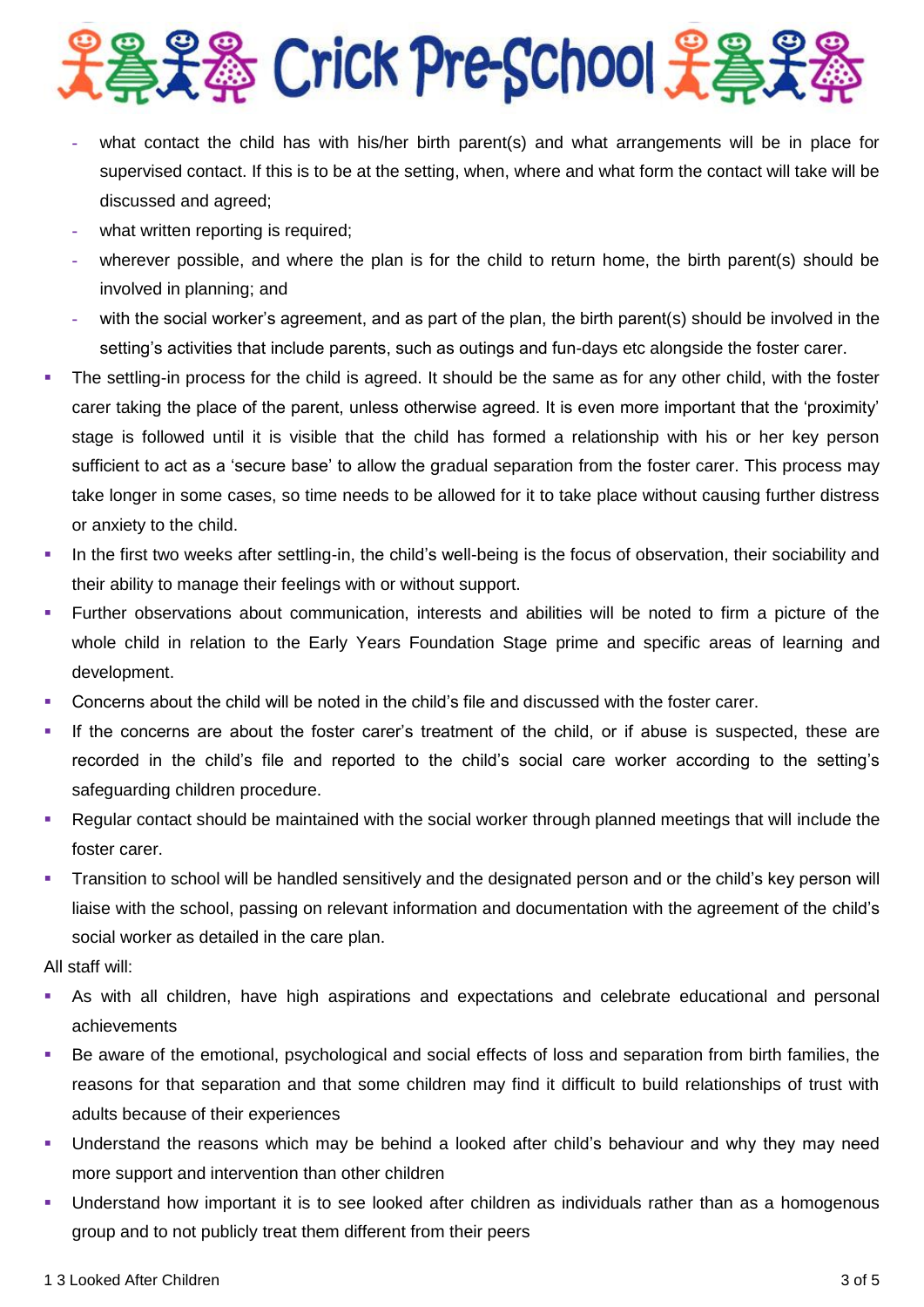

- Appreciate the importance of showing sensitivity about who else knows about a child's looked after status
- Appreciate the sensitivity when celebrating event's such as Mothering Sunday, or making cards for family members at times such as Christmas when looked after children may want to make cards for wider members of their family such as the Foster Carers as well as birth family
- Appreciate the central importance of the child's Personal Education Plan (PEP) in helping to create a shared understanding between staff, carers, social workers and most importantly, depending on age and understanding, the child, of what everyone needs to do to help them achieve their potential. Recognise the importance of aspirational target setting in PEP.
- Liaise with the setting manager where a looked after child is experiencing difficulties these may be academic, pastoral, behaviour or attendance issues
- Respond to requests for information to support completion of PEPs and other documentation needed as part of review meetings

The designated person in this setting is Laura Davis. The designated person will serve as a champion and advocate for all looked after children and will oversee school structures and systems that support them. Laura Davis is the main contact for social services and The Virtual School for looked after children.

The designated person will:

- Establish and maintain the ethos in pre-school for looked after children
- Set up systems to monitor, record and report on the achievements and progress of all looked after children and their emotional well being and ensure they have the support they require within school
- Set up systems to monitor and track development and progress of looked after children across the Early Years Foundation Stage, be able to make comparisons with peers. Ensure targeted support is given to effectively narrow the gap.
- Facilitate effective communication between all parties both within school and externally
- Have up to date knowledge of statutory and good practice guidance about looked after children

#### **The role of the setting management committee**

In order to achieve our aims and ensure we adhere to our principles, the committee will appreciate their specific responsibility for looked after children and will ensure this policy is adhered to. The committee will offer support to the setting in any way that will positively promote the welfare and progress of looked after children within the setting.

The role of committee is to be a champion for looked after children (as well as the designated person) and be a critical friend for the setting, ensuring that they are familiar with and follow statutory and good practice guidance.